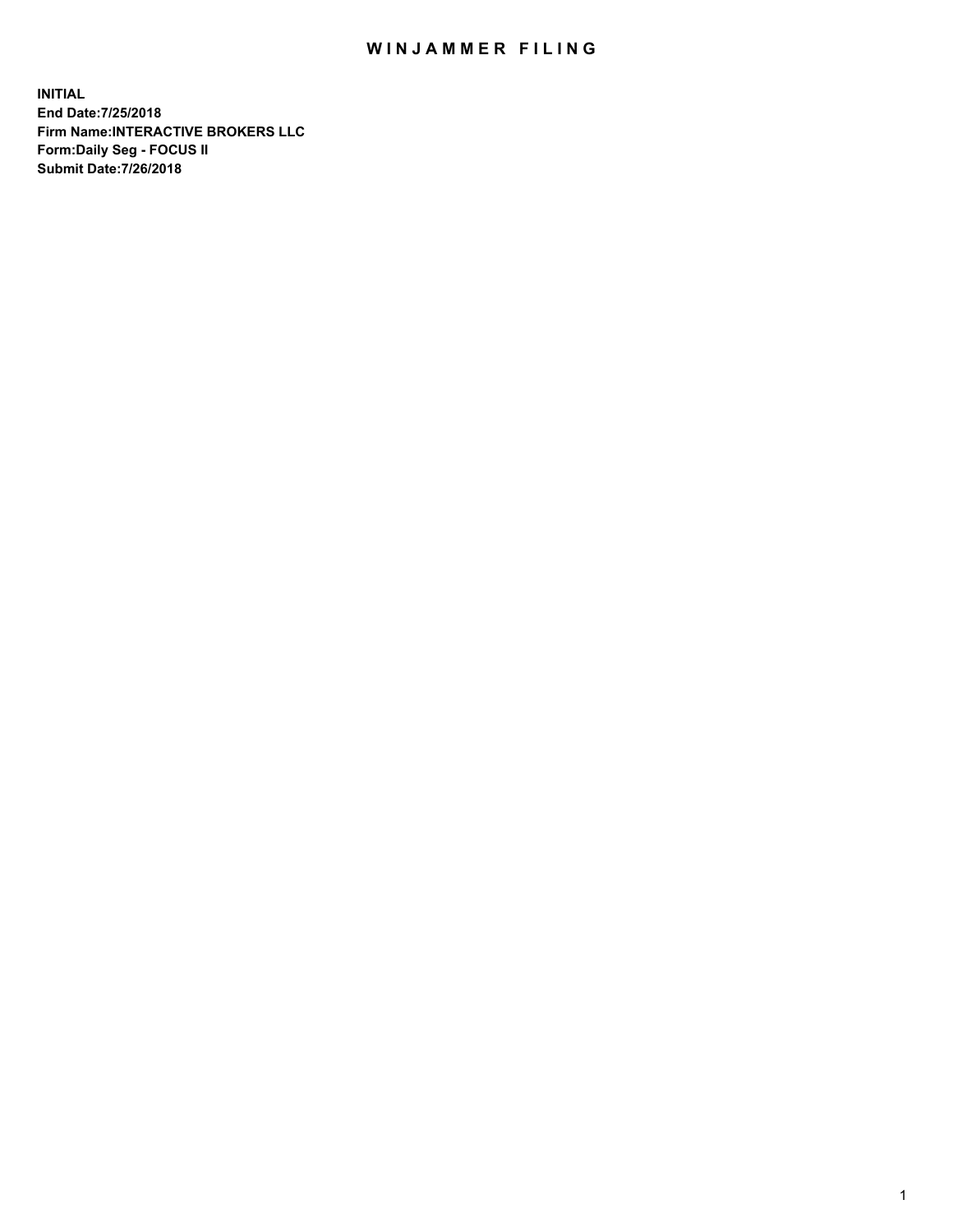**INITIAL End Date:7/25/2018 Firm Name:INTERACTIVE BROKERS LLC Form:Daily Seg - FOCUS II Submit Date:7/26/2018 Daily Segregation - Cover Page**

| Name of Company                                                                                                                                                                                                                                                                                                                | <b>INTERACTIVE BROKERS LLC</b>                                                   |
|--------------------------------------------------------------------------------------------------------------------------------------------------------------------------------------------------------------------------------------------------------------------------------------------------------------------------------|----------------------------------------------------------------------------------|
| <b>Contact Name</b>                                                                                                                                                                                                                                                                                                            | James Menicucci                                                                  |
| <b>Contact Phone Number</b>                                                                                                                                                                                                                                                                                                    | 203-618-8085                                                                     |
| <b>Contact Email Address</b>                                                                                                                                                                                                                                                                                                   | jmenicucci@interactivebrokers.c<br>om                                            |
| FCM's Customer Segregated Funds Residual Interest Target (choose one):<br>a. Minimum dollar amount: ; or<br>b. Minimum percentage of customer segregated funds required:% ; or<br>c. Dollar amount range between: and; or<br>d. Percentage range of customer segregated funds required between:% and%.                         | <u>0</u><br>$\overline{\mathbf{0}}$<br>155,000,000 245,000,000<br>0 <sub>0</sub> |
| FCM's Customer Secured Amount Funds Residual Interest Target (choose one):<br>a. Minimum dollar amount: ; or<br>b. Minimum percentage of customer secured funds required:% ; or<br>c. Dollar amount range between: and; or<br>d. Percentage range of customer secured funds required between:% and%.                           | <u>0</u><br>$\overline{\mathbf{0}}$<br>80,000,000 120,000,000<br>0 <sub>0</sub>  |
| FCM's Cleared Swaps Customer Collateral Residual Interest Target (choose one):<br>a. Minimum dollar amount: ; or<br>b. Minimum percentage of cleared swaps customer collateral required:% ; or<br>c. Dollar amount range between: and; or<br>d. Percentage range of cleared swaps customer collateral required between:% and%. | <u>0</u><br>$\underline{\mathbf{0}}$<br>0 <sub>0</sub><br>0 <sub>0</sub>         |

Attach supporting documents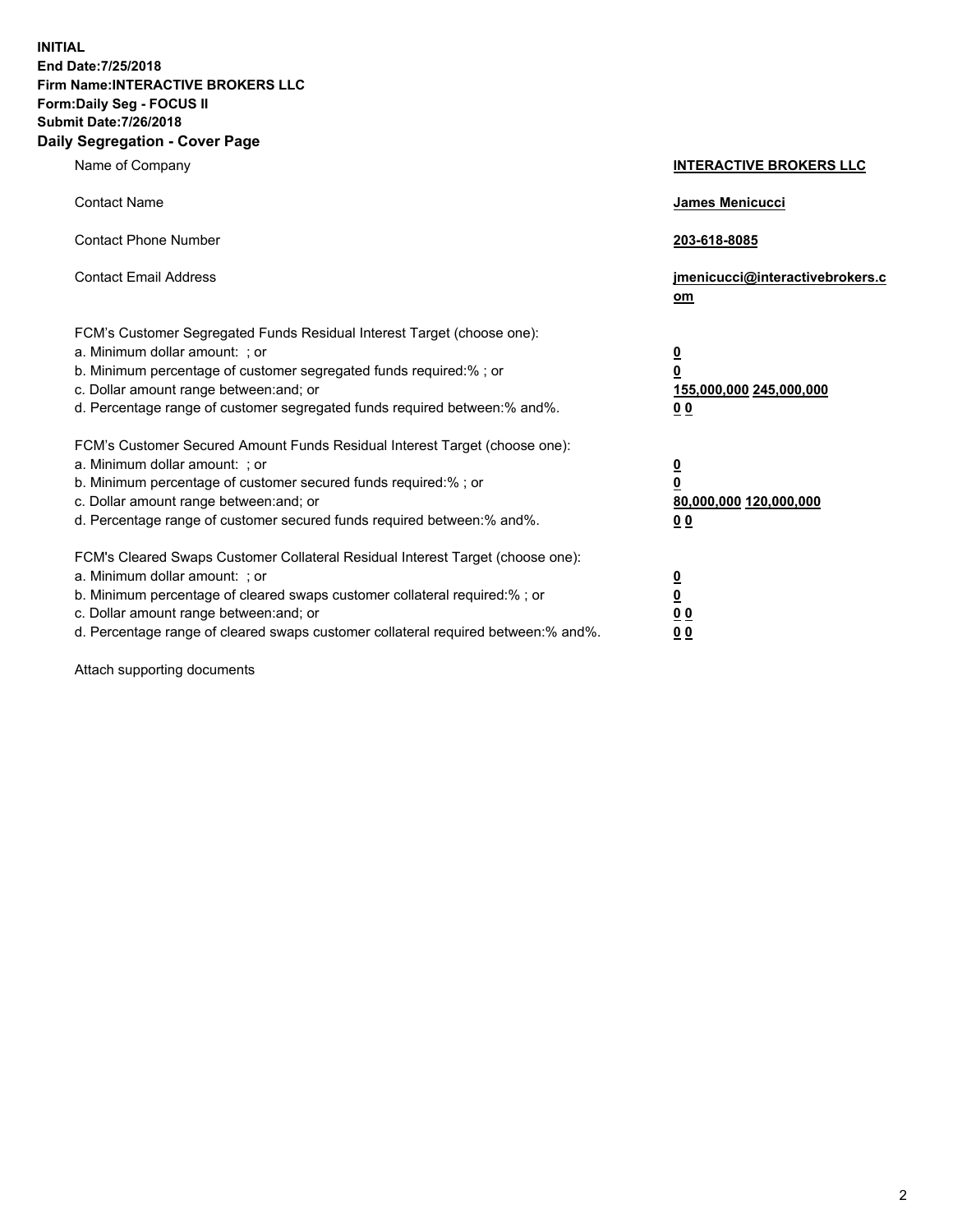## **INITIAL End Date:7/25/2018 Firm Name:INTERACTIVE BROKERS LLC Form:Daily Seg - FOCUS II Submit Date:7/26/2018 Daily Segregation - Secured Amounts**

|     | Daily Segregation - Secured Aniounts                                                                       |                                                |
|-----|------------------------------------------------------------------------------------------------------------|------------------------------------------------|
|     | Foreign Futures and Foreign Options Secured Amounts                                                        |                                                |
|     | Amount required to be set aside pursuant to law, rule or regulation of a foreign                           | $0$ [7305]                                     |
|     | government or a rule of a self-regulatory organization authorized thereunder                               |                                                |
| 1.  | Net ledger balance - Foreign Futures and Foreign Option Trading - All Customers                            |                                                |
|     | A. Cash                                                                                                    | 445,066,465 [7315]                             |
|     | B. Securities (at market)                                                                                  | $0$ [7317]                                     |
| 2.  | Net unrealized profit (loss) in open futures contracts traded on a foreign board of trade                  | 12,341,159 [7325]                              |
| 3.  | Exchange traded options                                                                                    |                                                |
|     | a. Market value of open option contracts purchased on a foreign board of trade                             | 502,674 [7335]                                 |
|     | b. Market value of open contracts granted (sold) on a foreign board of trade                               | -58,707 [7337]                                 |
| 4.  | Net equity (deficit) (add lines 1.2. and 3.)                                                               | 433,169,273 [7345]                             |
| 5.  | Account liquidating to a deficit and account with a debit balances - gross amount                          | 3,312 [7351]                                   |
|     | Less: amount offset by customer owned securities                                                           | 0 [7352] 3,312 [7354]                          |
| 6.  | Amount required to be set aside as the secured amount - Net Liquidating Equity                             | 433,172,585 [7355]                             |
|     | Method (add lines 4 and 5)                                                                                 |                                                |
| 7.  | Greater of amount required to be set aside pursuant to foreign jurisdiction (above) or line                | 433,172,585 [7360]                             |
|     | 6.                                                                                                         |                                                |
|     | FUNDS DEPOSITED IN SEPARATE REGULATION 30.7 ACCOUNTS                                                       |                                                |
| 1.  | Cash in banks                                                                                              |                                                |
|     | A. Banks located in the United States                                                                      | 73,415,100 [7500]                              |
|     | B. Other banks qualified under Regulation 30.7                                                             | 0 [7520] 73,415,100 [7530]                     |
| 2.  | Securities                                                                                                 |                                                |
|     | A. In safekeeping with banks located in the United States                                                  | 371,822,060 [7540]                             |
|     | B. In safekeeping with other banks qualified under Regulation 30.7                                         | 0 [7560] 371,822,060 [7570]                    |
| 3.  | Equities with registered futures commission merchants                                                      |                                                |
|     | A. Cash                                                                                                    | $0$ [7580]                                     |
|     | <b>B.</b> Securities                                                                                       | $0$ [7590]                                     |
|     | C. Unrealized gain (loss) on open futures contracts                                                        | $0$ [7600]                                     |
|     | D. Value of long option contracts                                                                          | $0$ [7610]                                     |
|     | E. Value of short option contracts                                                                         | 0 [7615] 0 [7620]                              |
| 4.  | Amounts held by clearing organizations of foreign boards of trade                                          |                                                |
|     | A. Cash                                                                                                    | $Q$ [7640]                                     |
|     | <b>B.</b> Securities                                                                                       | $0$ [7650]                                     |
|     | C. Amount due to (from) clearing organization - daily variation                                            | $0$ [7660]                                     |
|     | D. Value of long option contracts                                                                          | $0$ [7670]                                     |
|     | E. Value of short option contracts                                                                         | 0 [7675] 0 [7680]                              |
| 5.  | Amounts held by members of foreign boards of trade                                                         |                                                |
|     | A. Cash                                                                                                    | 115,277,959 [7700]                             |
|     | <b>B.</b> Securities                                                                                       | $0$ [7710]                                     |
|     | C. Unrealized gain (loss) on open futures contracts                                                        | -8,900,387 [7720]                              |
|     | D. Value of long option contracts                                                                          | 502,674 [7730]                                 |
|     | E. Value of short option contracts                                                                         | <mark>-58,707</mark> [7735] 106,821,539 [7740] |
| 6.  | Amounts with other depositories designated by a foreign board of trade                                     | 0 [7760]                                       |
| 7.  | Segregated funds on hand                                                                                   | $0$ [7765]                                     |
| 8.  | Total funds in separate section 30.7 accounts                                                              | 552,058,699 [7770]                             |
| 9.  | Excess (deficiency) Set Aside for Secured Amount (subtract line 7 Secured Statement<br>Page 1 from Line 8) | 118,886,114 [7380]                             |
| 10. | Management Target Amount for Excess funds in separate section 30.7 accounts                                | 80,000,000 [7780]                              |
| 11. | Excess (deficiency) funds in separate 30.7 accounts over (under) Management Target                         | 38,886,114 [7785]                              |
|     |                                                                                                            |                                                |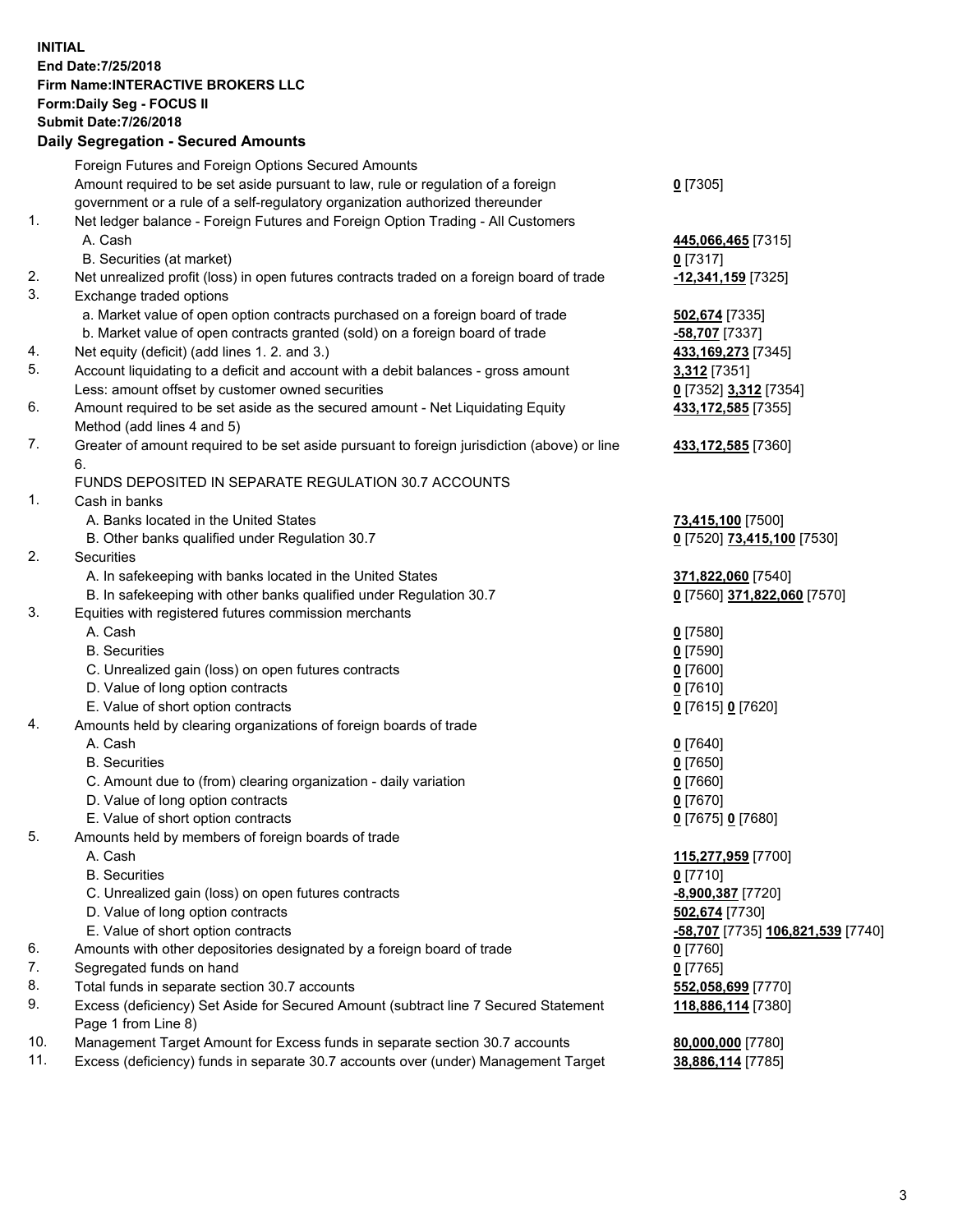**INITIAL End Date:7/25/2018 Firm Name:INTERACTIVE BROKERS LLC Form:Daily Seg - FOCUS II Submit Date:7/26/2018 Daily Segregation - Segregation Statement** SEGREGATION REQUIREMENTS(Section 4d(2) of the CEAct) 1. Net ledger balance A. Cash **3,993,164,278** [7010] B. Securities (at market) **0** [7020] 2. Net unrealized profit (loss) in open futures contracts traded on a contract market **-9,417,590** [7030] 3. Exchange traded options A. Add market value of open option contracts purchased on a contract market **193,832,923** [7032] B. Deduct market value of open option contracts granted (sold) on a contract market **-184,091,680** [7033] 4. Net equity (deficit) (add lines 1, 2 and 3) **3,993,487,931** [7040] 5. Accounts liquidating to a deficit and accounts with debit balances - gross amount **163,230** [7045] Less: amount offset by customer securities **0** [7047] **163,230** [7050] 6. Amount required to be segregated (add lines 4 and 5) **3,993,651,161** [7060] FUNDS IN SEGREGATED ACCOUNTS 7. Deposited in segregated funds bank accounts A. Cash **1,030,986,823** [7070] B. Securities representing investments of customers' funds (at market) **1,956,409,790** [7080] C. Securities held for particular customers or option customers in lieu of cash (at market) **0** [7090] 8. Margins on deposit with derivatives clearing organizations of contract markets A. Cash **27,694,562** [7100] B. Securities representing investments of customers' funds (at market) **1,176,815,935** [7110] C. Securities held for particular customers or option customers in lieu of cash (at market) **0** [7120] 9. Net settlement from (to) derivatives clearing organizations of contract markets **-8,166,780** [7130] 10. Exchange traded options A. Value of open long option contracts **193,892,626** [7132] B. Value of open short option contracts **-184,178,073** [7133] 11. Net equities with other FCMs A. Net liquidating equity **0** [7140] B. Securities representing investments of customers' funds (at market) **0** [7160] C. Securities held for particular customers or option customers in lieu of cash (at market) **0** [7170] 12. Segregated funds on hand **0** [7150] 13. Total amount in segregation (add lines 7 through 12) **4,193,454,883** [7180] 14. Excess (deficiency) funds in segregation (subtract line 6 from line 13) **199,803,722** [7190] 15. Management Target Amount for Excess funds in segregation **155,000,000** [7194] **44,803,722** [7198]

16. Excess (deficiency) funds in segregation over (under) Management Target Amount Excess